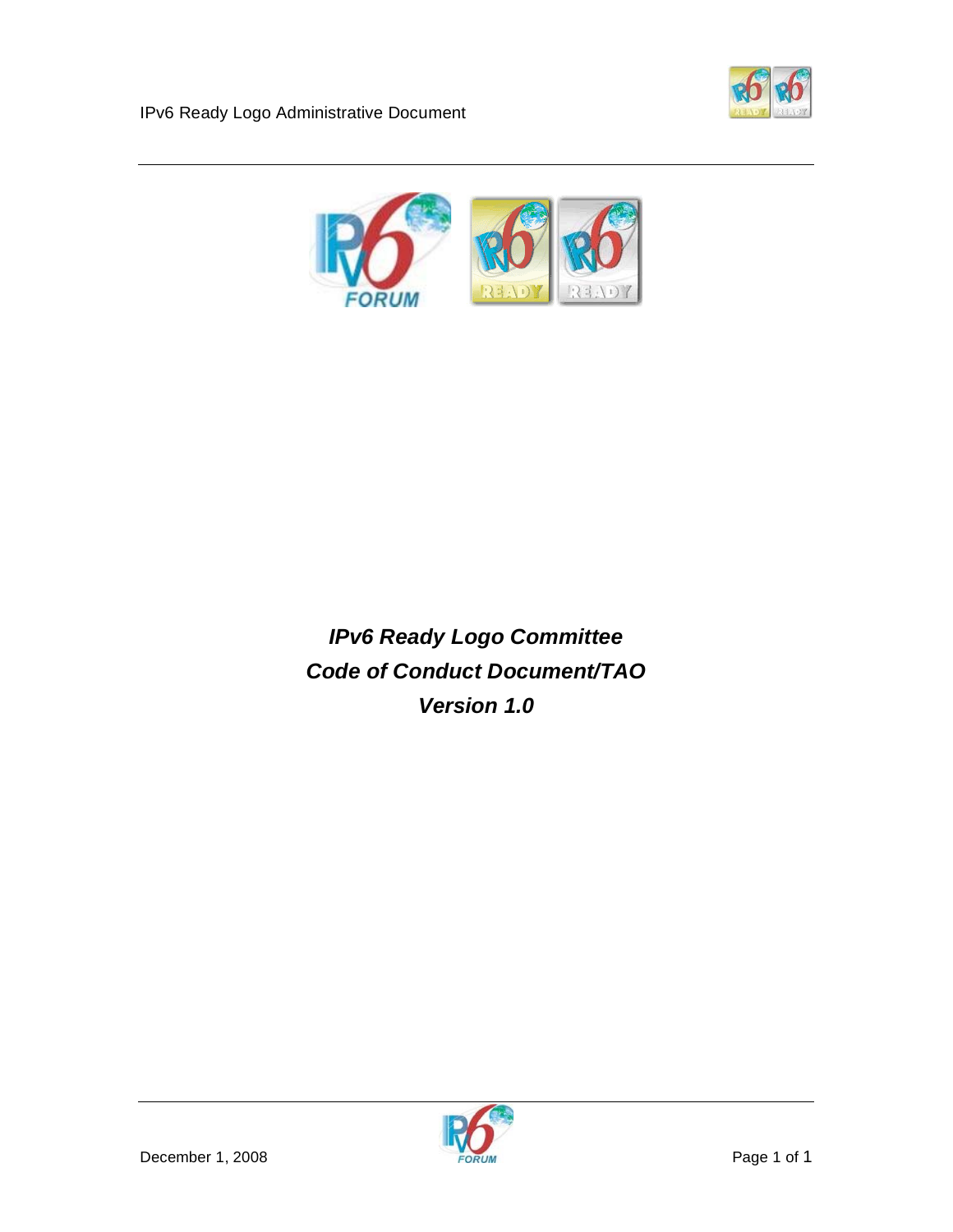

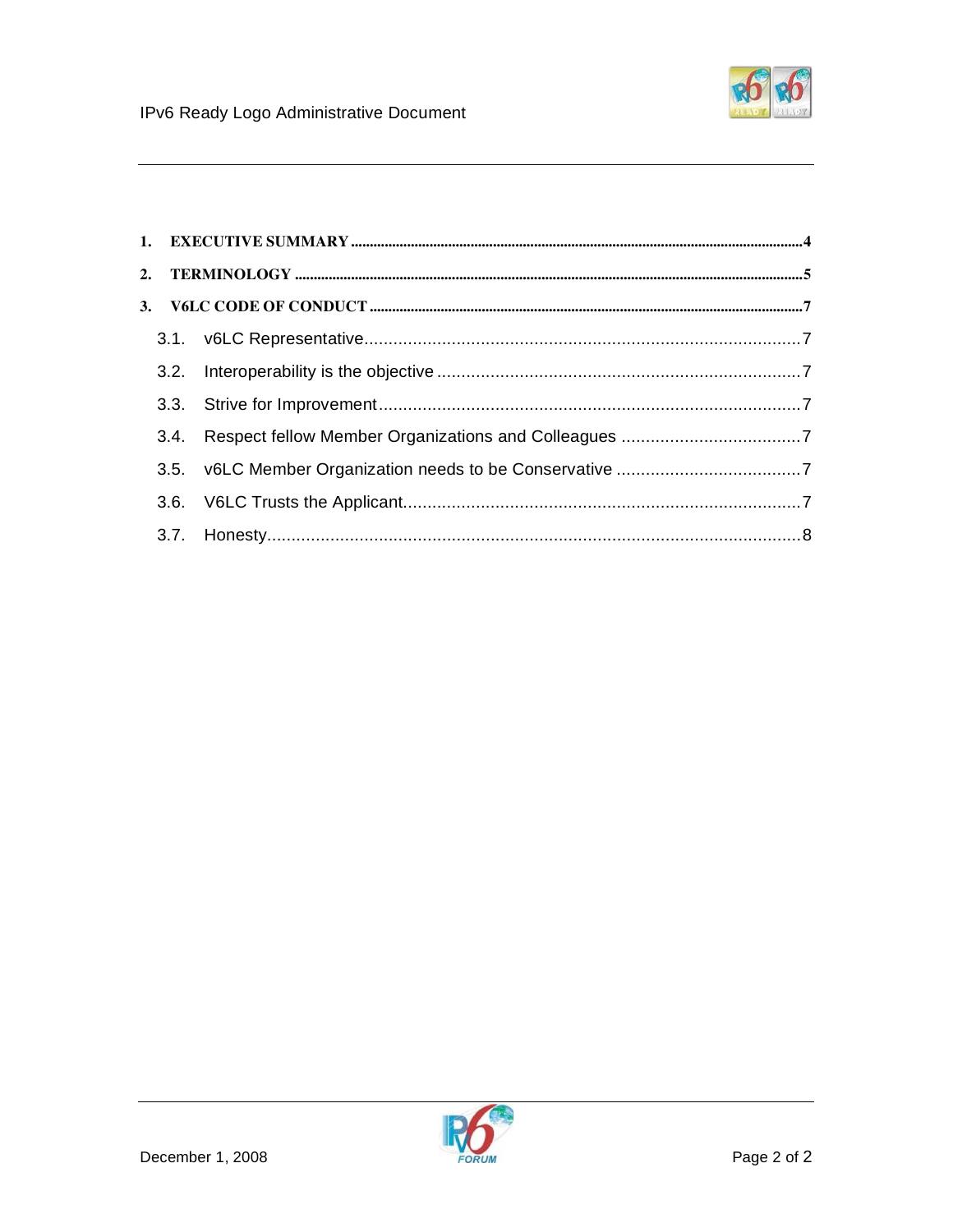

# **Document Change History**

| <b>Version Date</b> |         | <b>Change Description</b>                                     | <b>Author</b>          |
|---------------------|---------|---------------------------------------------------------------|------------------------|
| 1.0                 | 12/1/08 | <b>Released Version</b>                                       | Erica Johnson, UNH-IOL |
| 1.0a2               |         | 11/13/2008 Add: Strive for improvement Erica Johnson, UNH-IOL |                        |
| 1.0a1               |         | 10/30/2008 Initial Version                                    | Erica Johnson, UNH-IOL |

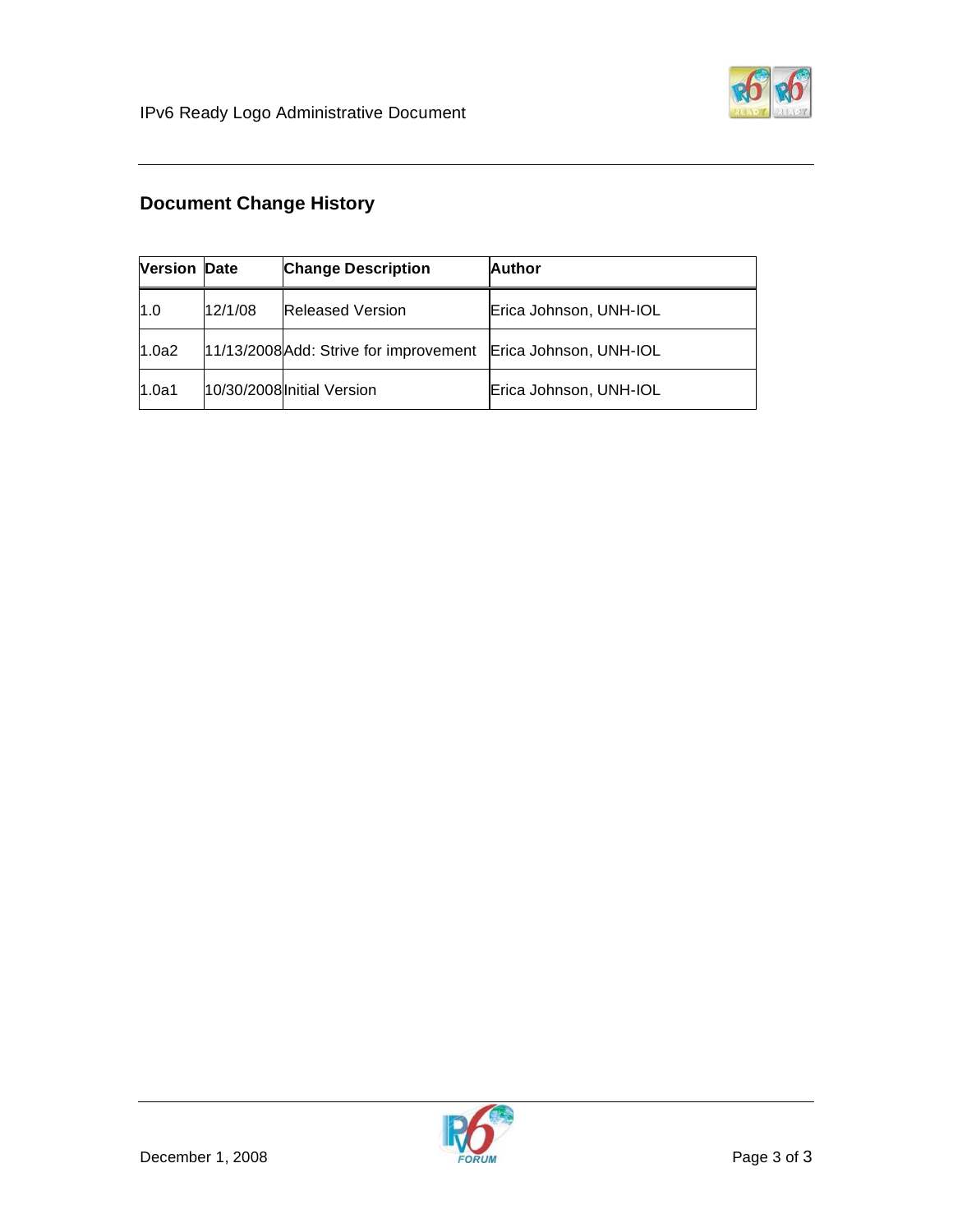

# **1. Executive Summary**

The main objective of this present document is to describe the IPv6 Forum IPv6 Ready Logo Program Member Organization and Approved Laboratory Code of Conduct Policy.

The IPv6 Ready (http://www.ipv6ready.org/) Logo Program provides conformance and interoperability test specifications based on open standards to support IPv6 deployment across the globe. Effective testing of IPv6 products is of critical importance in ensuring the deployment, interoperability, security and reliability of the IPv6 infrastructure.

The IPv6 Ready Logo Committee welcomes the contribution of organizations to assist the vendor with the IPv6 Ready Logo testing and application requirements.

In order to maintain credibility and neutral services among vendors and users, the member organizations and approved laboratories that support IPv6 Ready Logo Committee functions MUST follow the following Code of Conduct.

This code defines minimum standards of business practices as members of the IPv6 Ready Logo Committee.

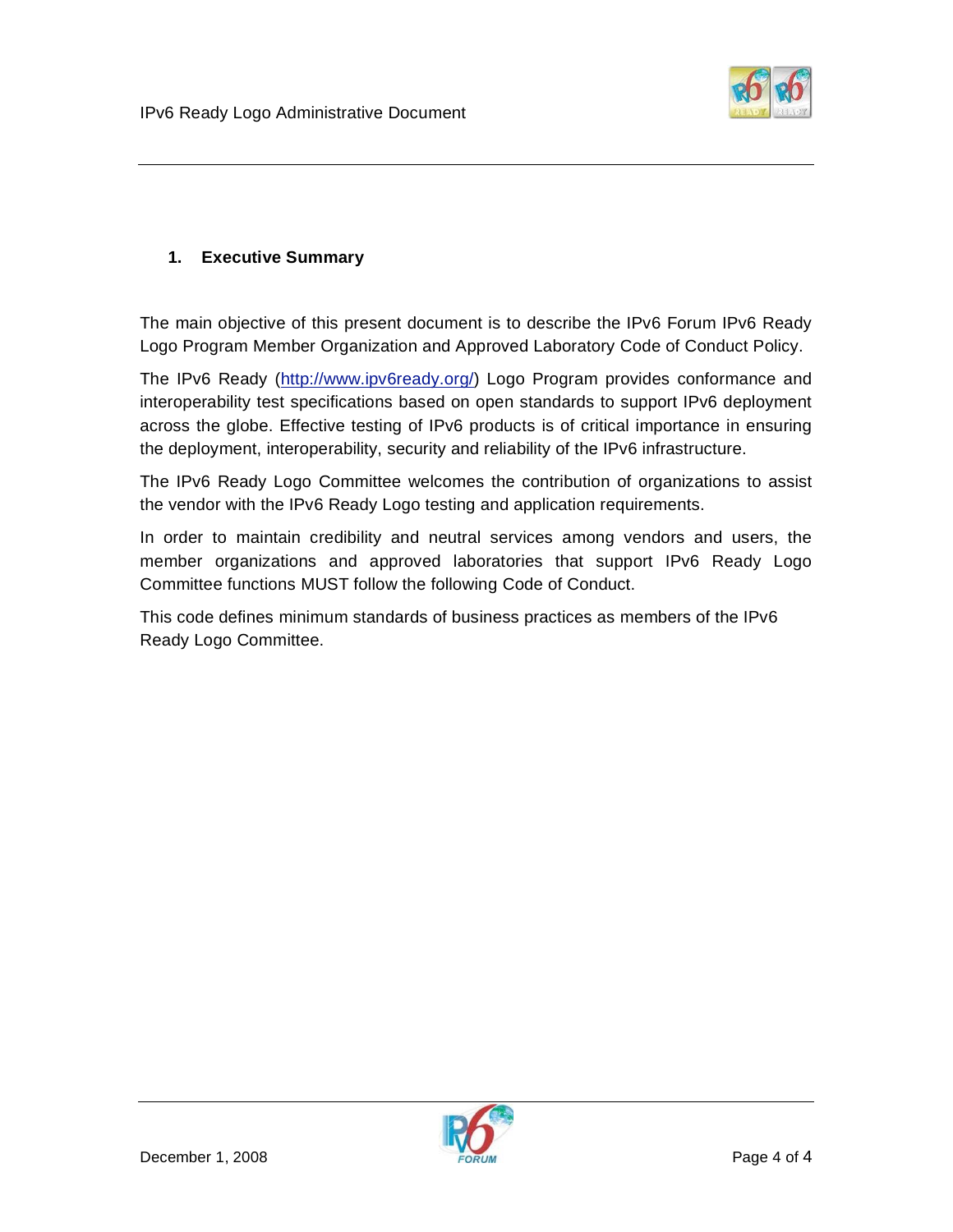

# **2. Terminology**

| Logo Program                 | IPv6 Ready Logo Program                                                                                                                                                                                                                                                                     |
|------------------------------|---------------------------------------------------------------------------------------------------------------------------------------------------------------------------------------------------------------------------------------------------------------------------------------------|
| v6LC                         | IPv6 Ready Logo Committee who manages the Logo<br>Program.                                                                                                                                                                                                                                  |
| <b>Administrative Group</b>  | IPv6 Ready Logo Administrative Group consists of<br>administrative members to handle administrative issues<br>(Logo procedures, regulations, marketing, operational,<br>strategy, legal, etc)                                                                                               |
| <b>Technical Group</b>       | IPv6 Ready Logo Technical Group consists of technical<br>members to define test specification. This group is also in<br>of examining Vendors IPv6<br>charge<br>Ready Logo<br>Applications.                                                                                                  |
| <b>Approved Laboratory</b>   | IPv6 Ready Logo Approved Test Laboratory provides a<br>service to vendors for obtaining the IPv6 Ready Logo.                                                                                                                                                                                |
| <b>Member Organization</b>   | Organization approved to be a member of v6LC. A<br>member organization have one or more representatives<br>members of v6LC, to the Technical Group and the<br><b>Administrative Group</b>                                                                                                   |
| <b>Administrative Member</b> | Individual member of the Administrative Group. Individual<br>is a representative of Member Organization. The v6LC<br>expects high level skill, knowledge and experience enough<br>to discuss the marketing, strategic, operational and<br>administrative issues.                            |
| <b>Technical Member</b>      | Individual member of the Technical Group. Individual is a<br>Member<br>Organization.<br>Member<br>representatives<br>Organization must have one or more representative as<br>Technical Members. The v6LC requires high level<br>technical skill and knowledge to design test specifications |

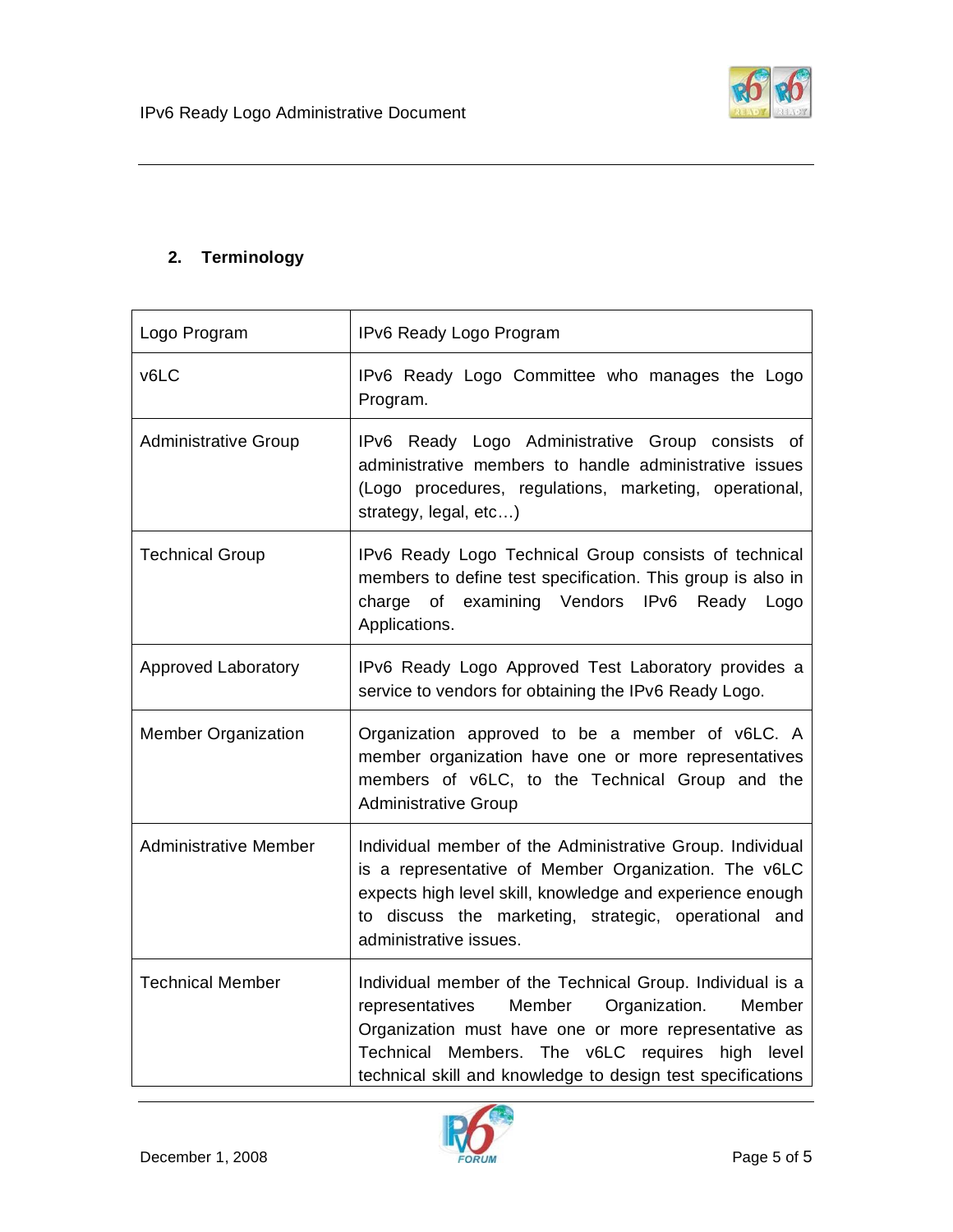

|                 | and to technically examine vendor applications.                                                   |
|-----------------|---------------------------------------------------------------------------------------------------|
| Third Party Lab | This laboratory has no obligation to the v6LC and does not<br>fulfill Member Organization duties. |

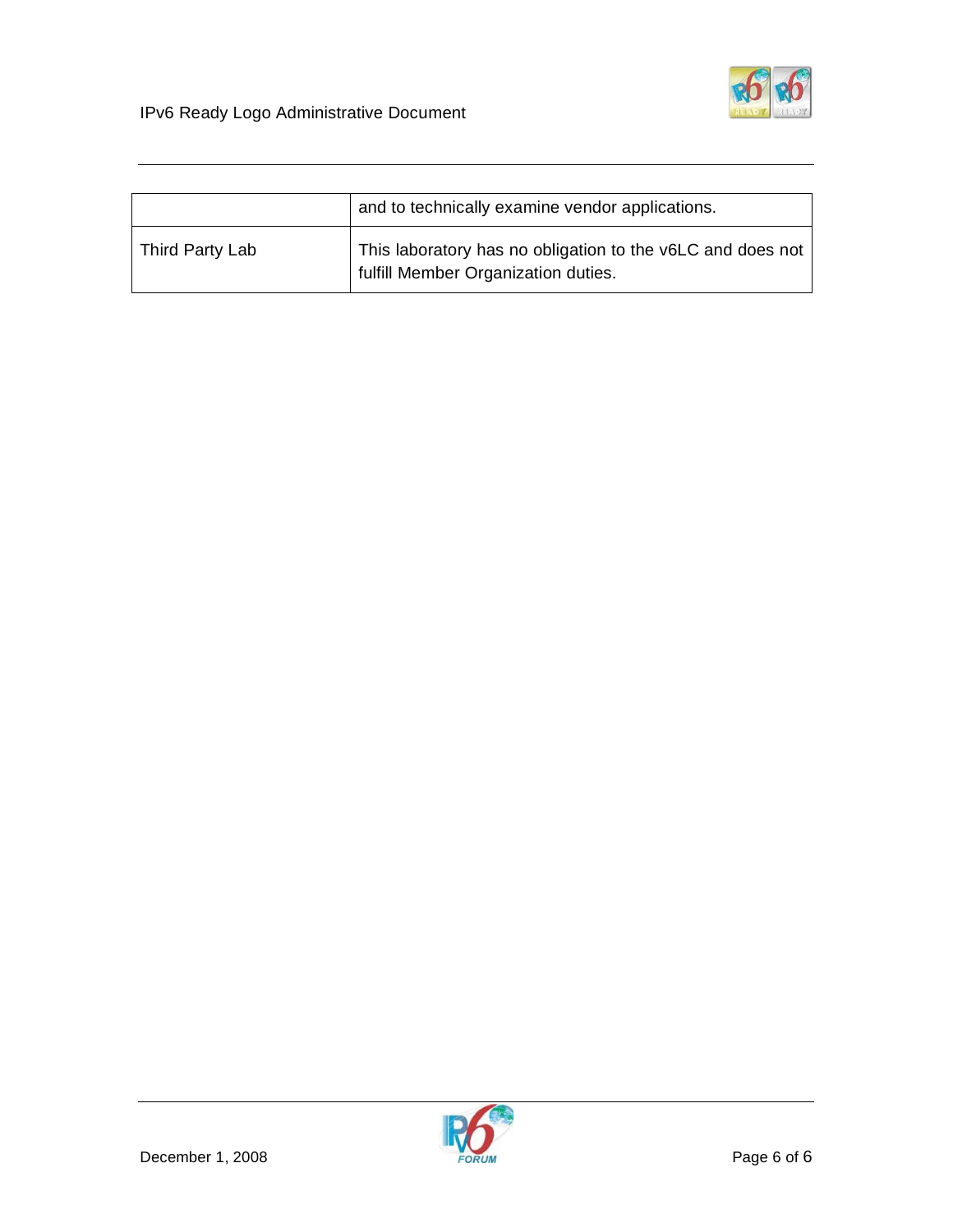

# **3. v6LC Code of Conduct**

## **3.1.** *v6LC Representative*

A Member Organization and Approved Laboratory *MUST* act on behalf of the v6LC while executing support services. This entails putting aside the organizations personal objectives. The v6LC Member Organization and Approved Laboratory *MUST* strive to improve implementation, interoperability, test specifications, standards and the credibility of the v6LC.

## **3.2.** *Interoperability is the objective*

The mission of the v6LC is to ensure Interoperability. The Member Organization and Approved Laboratory *MUST* protect Interoperability and uphold consistency within the program.

#### **3.3.** *Strive for Improvement*

The v6LC must strive to improve the standard (ie RFC) as well as the test specifications and scenarios when errors or unexpected problems occur.

## **3.4.** *Respect fellow Member Organizations and Colleagues*

As a multi-cultural committee, participants will have different backgrounds and ideals. All participants *MUST* respect these differences. The v6LC uses the English language as rule, however since many participants are not Native English speakers it is advised that English speakers are clear and concise.

## **3.5.** *v6LC Member Organization needs to be Conservative*

Keeping Interoperability as the main objective, it is important that the v6LC maintain a conservative nature when approving applications. The Member Organization and Approved Laboratory MUST take reviewing applicant test results seriously as it may be problematic to alter once devices are approved and widely distributed.

## **3.6.** *V6LC Trusts the Applicant*

The applicants *MUST* be trusted. However, if the application is problematic the Member Organization *MUST* not accept the application and recommend that the applicant fix the